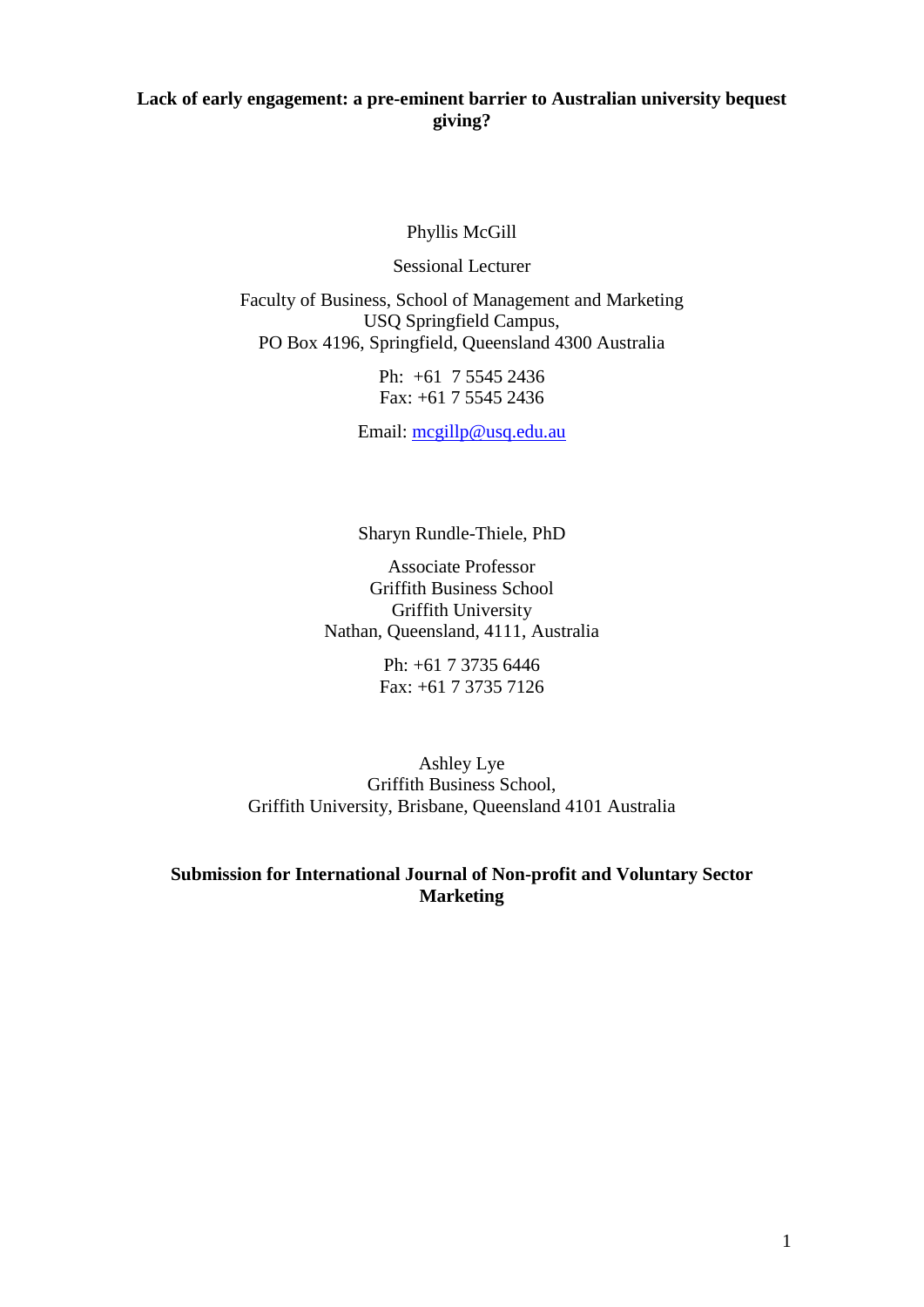# **Lack of early engagement: a pre-eminent barrier to Australian university bequest giving?**

#### **Abstract**

Decreased government funding has placed increasing financial pressure on Australian universities. Currently Australian universities receive 6.6% of all donations to nonprofit organisations in Australia (Australian Council of Social Service, 2005) while universities in the United States attract 14% (Department for Education and Skills, 2004). These figures suggest there is considerable room for improvement for Australian universities. Efforts directed towards adding to knowledge of philanthropy to universities in Australia are, therefore, very topical at present. Despite acknowledged differences between the types of literature on gift-giving it predominately centres on the motivation to donate to nonprofit organisations during an individual's lifetime (in vivo giving) with less focus on bequests. This exploratory study sought to gain insight into barriers to Australian University bequests. Lack of alumni engagement in Australian Universities was identified as a primary bequest barrier. Barriers identified previously in the literature (e.g. communications quality, performance, insensitive marketing) were considered secondary barriers to bequests. The results suggest a long term strategy is needed for Australian Universities seeking to improve donations. Universities need to engage students from the start of their academic tenure in order to be considered for a bequest. This paper proposes a model which highlights the consequences of this lack of early engagement and identifies key points in the academic and post-academic process where successive challenges increasingly diverge the student from the university's bequest prospects.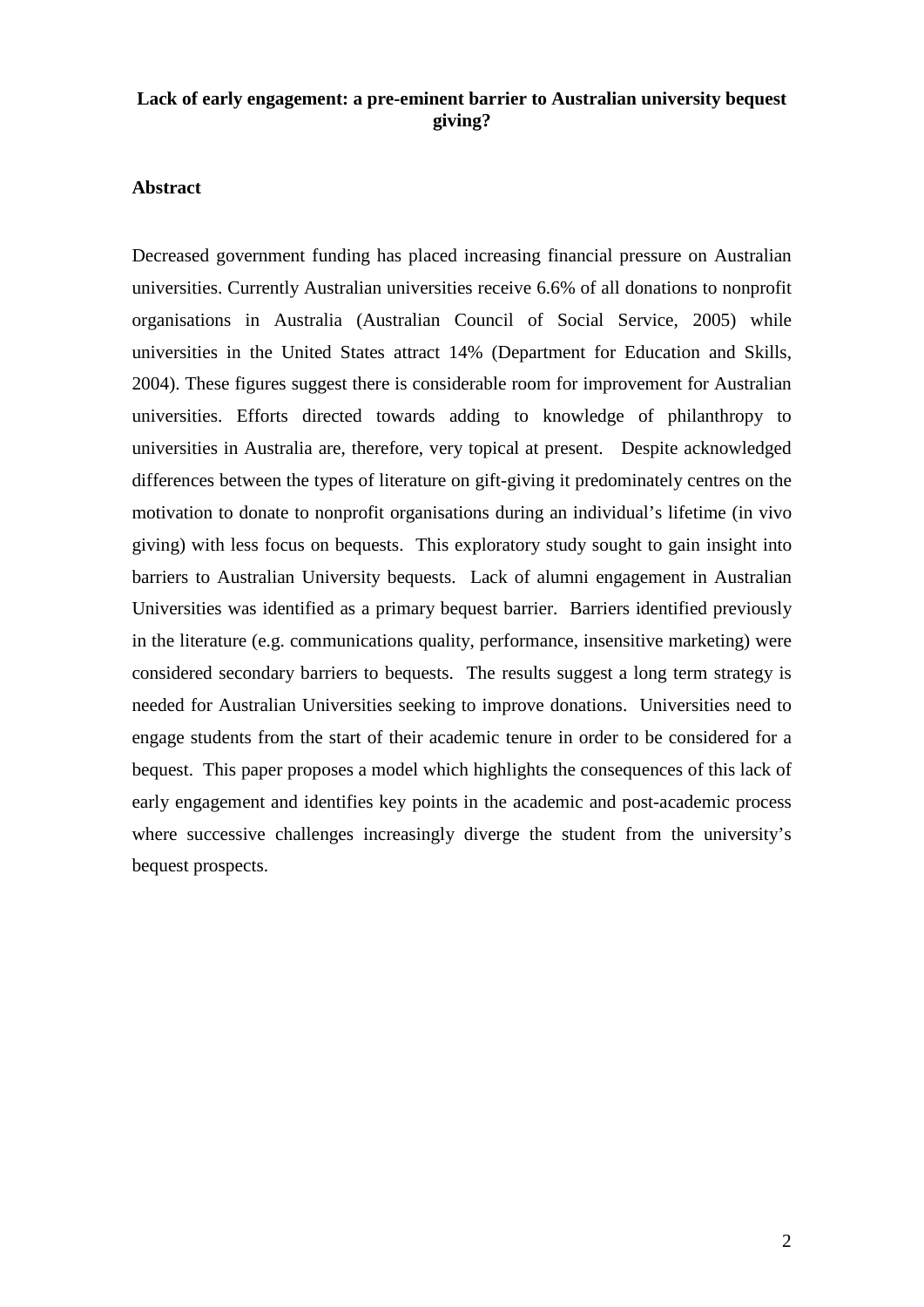## **Introduction**

The higher education sector in Australia is under increasing financial pressure, with most universities seeking to enhance income from non-government sources (Schmidt and Peachey, 2003). In a recent submission to the Australian government Universities Australia (2008) notes that government funding is declining, suggesting the tertiary sector in Australia is expected to do more with less. Recent estimates suggest the total Australian university income derived from donations and bequests is 1.3% and this is declining (Australian Council of Social Service, 2005). Australian universities are seen as the 'poorer cousins' of their US counterparts who are generally used as a benchmark (Hendy, 2003). In the USA, income from alumni giving has always played a role in the financial wellbeing and independence of colleges and universities (Tom and Elmer, 1994). US colleges and universities received donations averaging almost US \$76 million each in 2000-2001 (Tsiotsou, 2006).

The research relating to donation behaviour has tended to focus on categorising the types of people who are likely to donate to charitable or educational institutions. Factors such as family wealth, marital status, number of dependents, age, gender, and geographic regions have all been identified as factors that can influence donating behaviour (examples include Chang *et al*.,1999; Havens and Schervish, 1999; Rhoads and Gerking, 2000; Henz, 2005; Sargeant, *et al*., 2006a; Tsiotsou, 2006). These studies have described donors using demographic variables and/or underlying motives for donations. Lindahl and Conley (2002), however, suggest that most studies indicate that a combination of psychological and sociological motives influence the decision to give rather than a single donor characteristic. These efforts have enabled us to understand how marketers can identify prospective donors and how donor cultivation strategies can be improved. To date research efforts have been US centric (Mahony et al., 2003; Rhoads and Gerkin, 2000; Tsiotsou, 2006) and efforts have largely centred on lifetime charitable giving. The underlying assumption is that people are willing and hence can be motivated to donate.

Although a substantial body of research exists on why people give, less attention has been directed towards understanding why people do not give. This paper examines this important research question in the context of bequest giving in Australian Universities. This setting is appropriate because while the culture of giving in Australian is growing; growth has been at the expense of the education sector. Although donations by individuals increased 58% in current dollar values, the Australian education sector,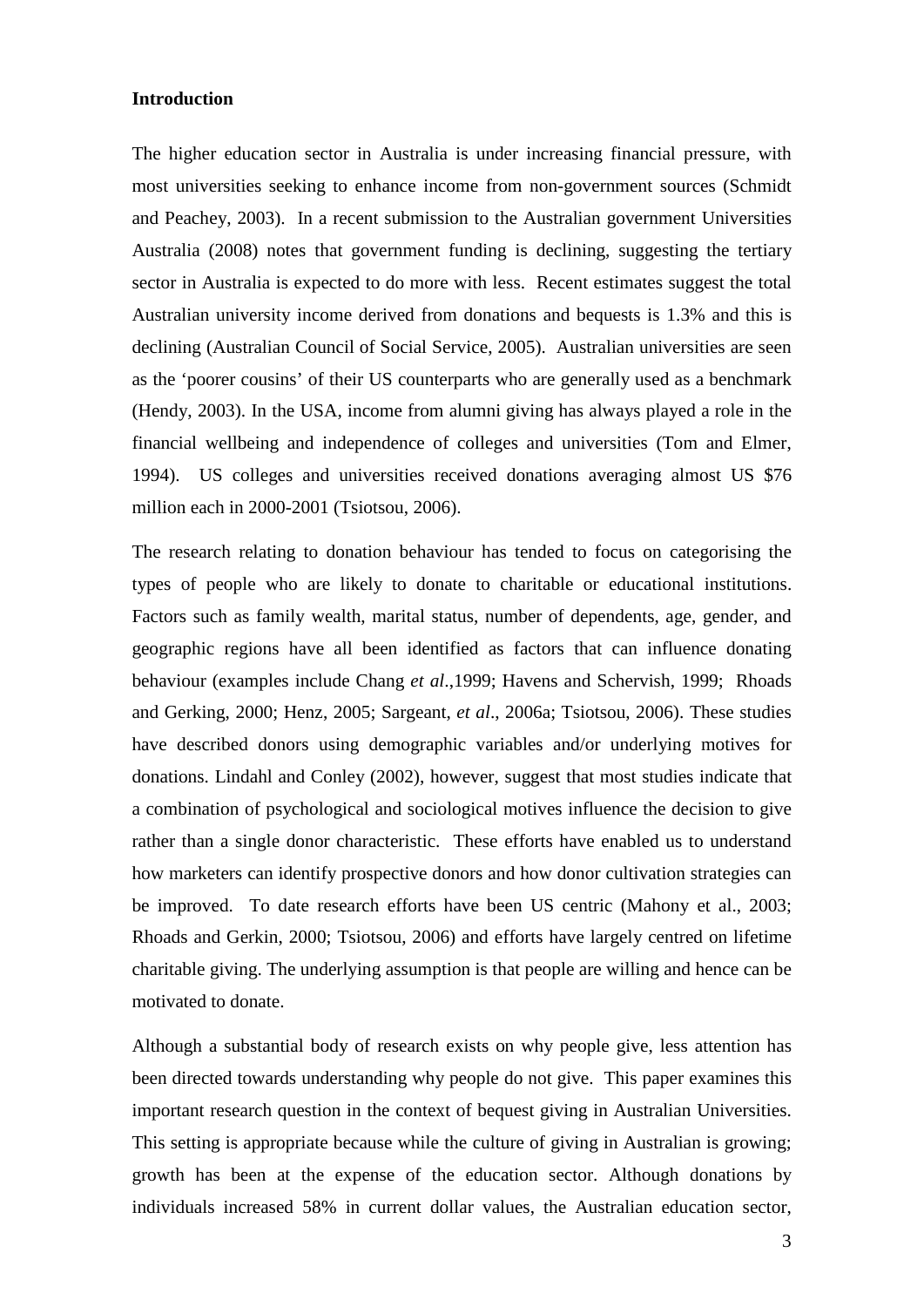which includes all educational institutions and schools, experienced a concurrent decline, moving from 15.1% in 1997 to 6.6% in 2004. Today educational institutions in Australia receive 'about one in twenty dollars' of all money donated and they are on par with environmental and animal welfare groups (Australian Council of Social Service, 2005). Further, it has been suggested that bequest income will possible grow in the forthcoming years (Routley *et al*., 2007). Schervish and Havens (1999) predict that the intergenerational wealth transfer between 1998 and 2050 will amount to around \$41trillion dollars in the US with a minimum of \$6 million dollars bequeathed to nonprofit organisations. Considering the opportunity that exists for universities, 'the topic of charitable bequests, remains grievously under-researched' (Routley et al., 2007 p. 194). Thus, any work that adds to the knowledge of bequest giving to universities in Australia is beneficial to practitioner audiences and researchers.

#### **Background**

In comparison to the diverse literature on giving behaviour, relatively few studies have focused on bequests. As noted by Sargeant *et al*. (2006a) one would suspect that the motives for giving (or not) at the end of life would be somewhat different from motives for supporting a cause during ones lifetime.

To date studies have suggested there are a number of variables affecting whether individuals will leave a bequest to a charitable organisation. Several authors suggest that the wealthier are more likely to leave bequests and leave proportionately larger amounts (Havens and Schervish, 1999; Sargeant *et al*., 2006b). Chang *et al*. (1999) using data from the 1992 US Gallup National Survey of National Giving and Volunteering found those most likely to bequeath had resided in the same residence for 2-9 years, were unmarried, self-employed, non-Jewish white males, who were committed to charitable organisations and the reduction of suffering of others.

Many individuals appear significantly more likely to leave a bequest if they identify with the cause or have an affiliation to the charity (Richardson and Chapman, 2005; Sargeant and Hilton, 2005). Sargeant *et al*. (2006a), however, suggest that it is often difficult to identify and target bequest donors from an organisations data base which may suggest that affiliation, often reflected in annual giving, may not in itself be sufficient indication of those most likely to pledge. Earlier research carried out with a Northwestern University reinforces this finding. In this study researchers found that alumni gift giving during a person's lifetime was not a sound indicator of those most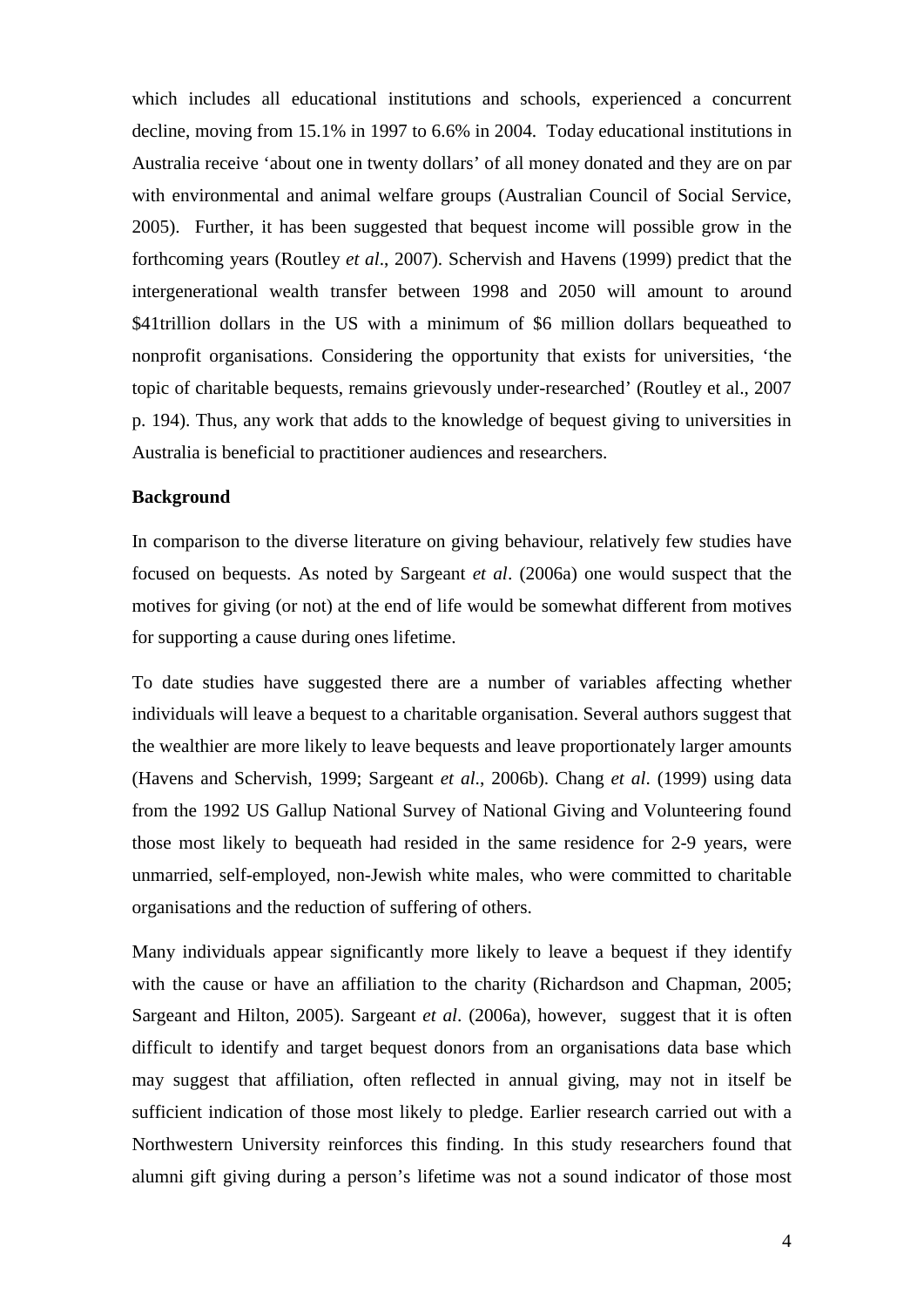likely to leave a bequest (Lindahl, 1991 as cited in Lindahl and Conley (2002). For this group, the study disclosed two distinct streams of major donors: those that build on their giving and provide a major gift in their latter years; and those that give a major deferred gift later in life irrespective of their past giving behaviour.

It is also clear, however, that there are many other variables that influence the decision to leave a bequest. Whilst the effects of estate taxation benefits and their relevance to bequest giving have attracted some interest in recent years, there appears to be mixed opinions on the level of motivation these play in the final giving decision (Brown, 2003). Ryan (1997) suggests that rather than being a significant factor in the motivation to give it is more a key factor in determining the size of the bequest. The majority of these studies have utilized data from US tax returns and therefore fail to address the individual's motives for giving (Chang *et al*., 1999). There are, however, some considerable differences in nonprofit bequest taxation incentives between Australia and the US, (examples include avoidance of estate duties; charitable remainder trusts and the leaving of a retirement fund or life insurance), all of which are seen as a major issue in terms of the generous support of higher education in the US compared to Australia (Holmes, 2002).

Boskin (1976), however, has identified that the decision to leave a bequest, or the size of the bequest, is influenced by the individual's initial wealth, age, marital status, labour income, savings and the tax rules that affect the price reduction created by the bequest deductibility (Boskin, 1976). This author found that married people (a surviving spouse), and younger people (financially dependent heirs) bequeath less to charity than older or wealthier individuals with financially secure heirs. Auten and Joufaian (1996) found similar results when they matched the tax records of older wealthier parents with those of their children. They found that as the children became more financially secure the parents increased their charitable giving. With respect to bequests, however, they were unable to conclude that the same correlation existed; in fact they suggest that the children's income may only have a small influence on the parent's charitable bequest decisions.

More recent research with members of bequest societies and legacy clubs in the US found that tax considerations and family need, albeit instrumental in their decision to leave a charitable bequest, were not the only factors considered by pledgers (Sargeant *et al*., 2006a). This study identified a number of 'general' individual motives that may influence bequest giving. These include altruism and affinity with the cause,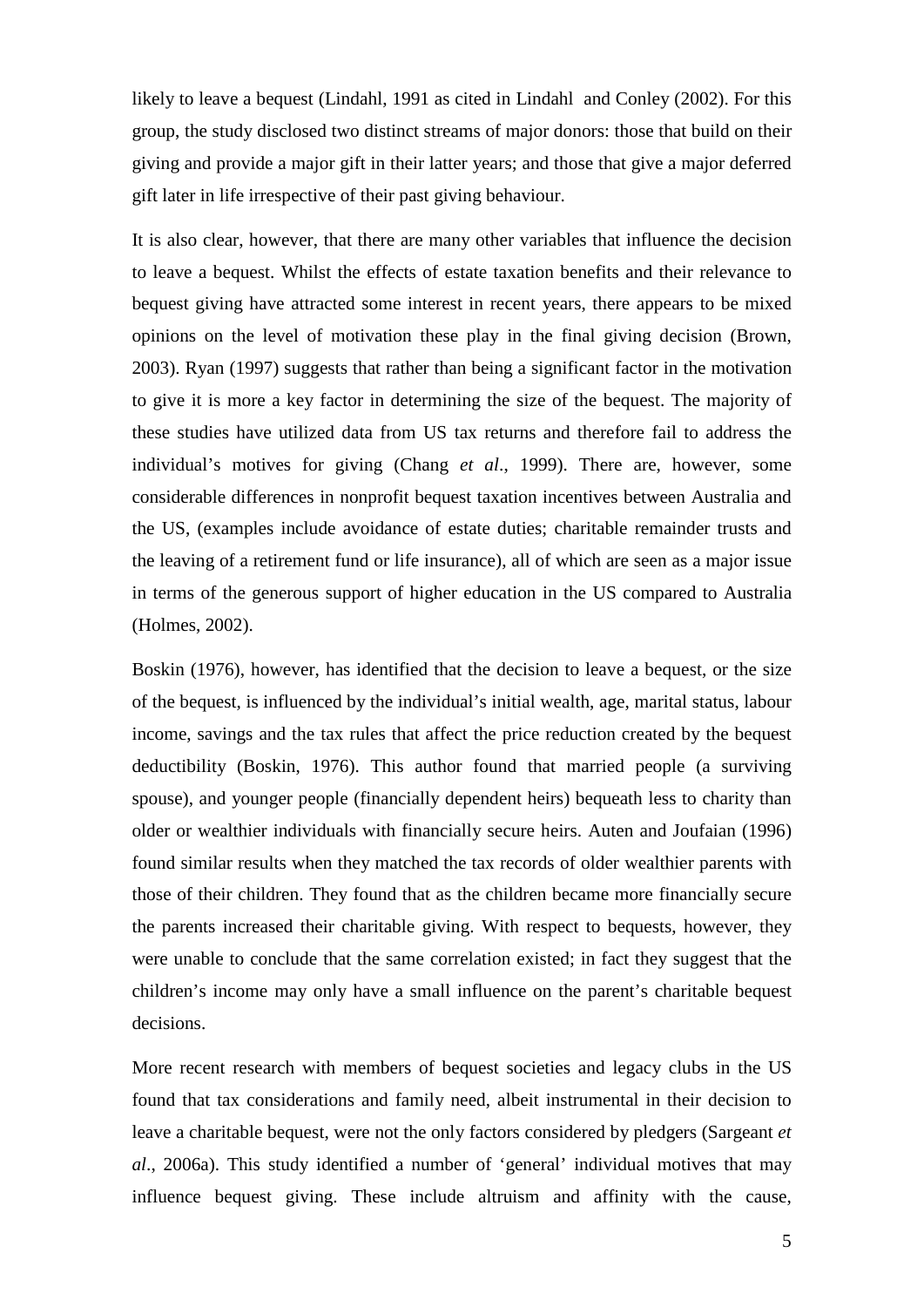reciprocation for services received the performance and professionalism of the nonprofit organisation and the quality of communication. Sargeant *et al*. (2006a) also notes a number of 'specific' motives; these include lack of family need, spite, the avoidance of estate taxes, the need to live on and the desire to continue the work of the charity.

The only study the authors were able to identify pertaining to bequest barriers was that of Sargeant *et al.* (2006a), these authors through a series of focus groups with members of bequest societies found that cost, inconvenience, lack of time/lethargy, insensitive marketing and insufficient funds to make a difference could deter potential bequest donors.

Prior studies on bequest giving behaviour have made a considerable contribution in respect of the motives for bequest giving; however, there has been less emphasis on the barriers. When compared with the USA, Australian research on bequest giving behaviour is somewhat limited. More noticeable is the lack of research related to bequests to higher education institutions. This exploratory study sought to gain insight into barriers to Australian University bequests, thus addressing these gaps.

#### **Method**

The methodology chosen for this research was a qualitative multiple case study using within-case and across-case analysis (Yin, 2003). As noted by Yin (2003, p1) 'the case study is used in many situations to contribute to our knowledge of individual, group, organizational, social, political and related phenomena'. To maximise the opportunity for comparable analysis, purposeful sampling was used in the recruitment of participants (Patton, 2002) to ensure a more holistic view was obtained as recommended by Sun (2005). The study was designed to explore the factors that may inhibit people from considering bequests to universities. The questionnaire included 33 semi-structured, open-ended research questions developed from the bequest literature (examples include Clotfelter, 2001; Sargeant and Hilton, 2005; Sargeant *et al*., 2006a,b) to identify the participants' attitudes to bequest giving to their universities. The overall objective was to identify those triggers that either encouraged or impeded alumni bequests.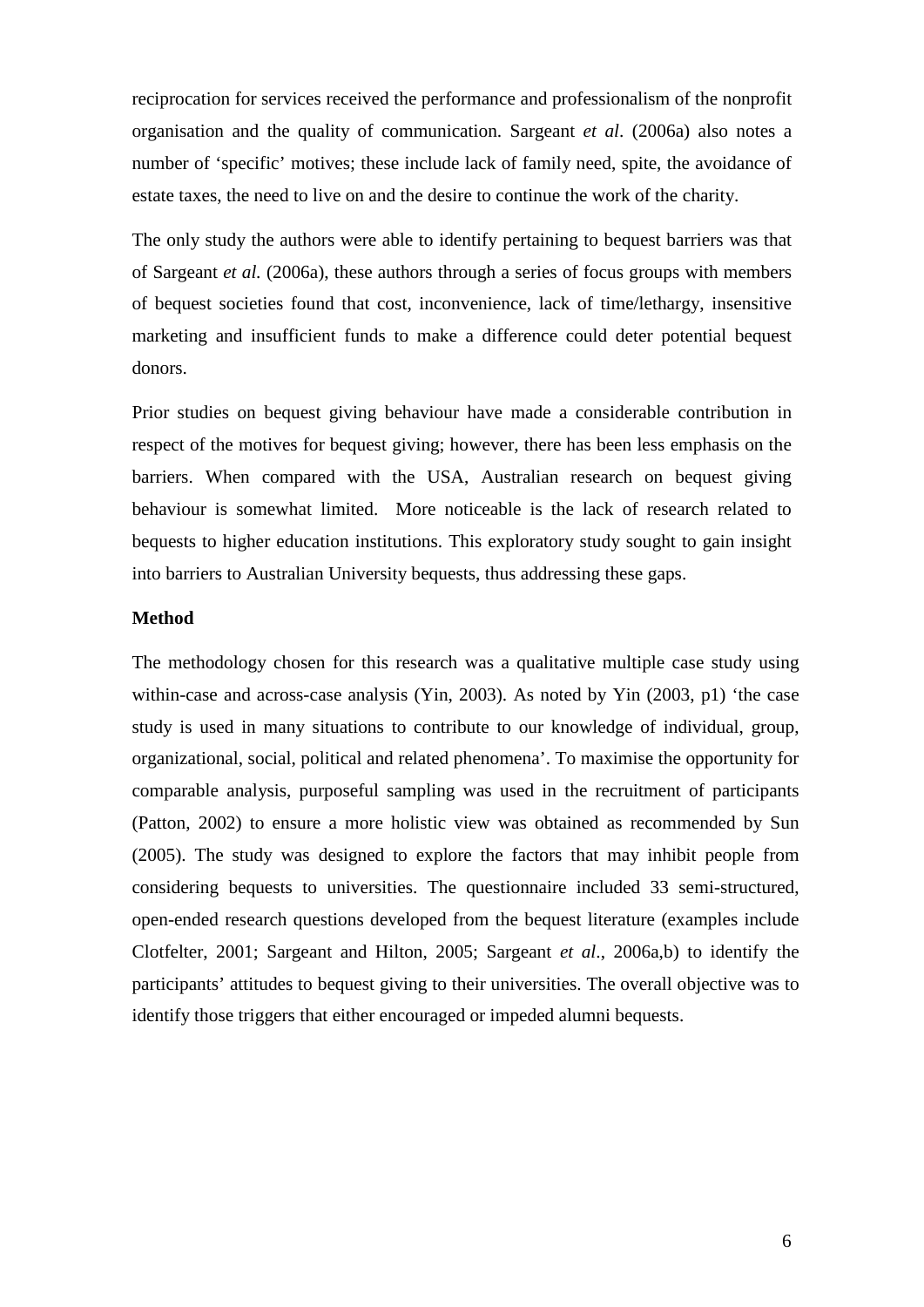These were standardised, asking each person the same set of questions in the same order. This approach ensured the interview remained focused and enhanced the ease of finding and comparing individual and group responses (Patton, 2002).The average duration of the six interviews was seventy five minutes and interviews were recorded.

Recorded interviews were transcribed and a total of 43 pages or transcripts were analysed. The analytical techniques used in this research followed a staged approach proposed by Patton (2002) and also described by Yin (2003). First, the transcribed text was analysed by case and meaningful statements were grouped into categories. The second stage was to look at the narrative text and use constant comparative methods 'to group answers…common to questions [and] analyse different perspectives on central issues' (Paton, 1990 p.376). The data was then coded into categories and sorted into specific units. Then using a 'cut and paste' method to maintain accuracy of the recorded material, the transcripts were sorted by category across cases. Separate files according to category were established and these were stored for ease of retrieval and final comparison across all interviews (Yin, 2003).

The participants in the study represented a range of different industry sectors, universities and educational disciplines. Five of the six participants held post-graduate qualifications and one was currently completing an MBA degree. For ethical reasons the identity of the respondents will remain confidential.

This study focused on identifying the potential barriers to bequest giving for Australian Universities. The results are now presented. All respondents had made a will and only one had made a bequest to a nonprofit organisation. This research identified the lack of active engagement by universities with their student bodies from the outset of their academic tenure as the, principle, overarching factor in the dearth of subsequent bequest giving motivations.

## **Potential bequest barriers**

Five barriers to bequests were clearly evident in this study. These were lack of alumni engagement, intergenerational wealth transfer, charitable social confidence, confidence, trust and professionalism and communication will be discussed in turn. These were classified into one primary barrier, namely engagement and four secondary barriers.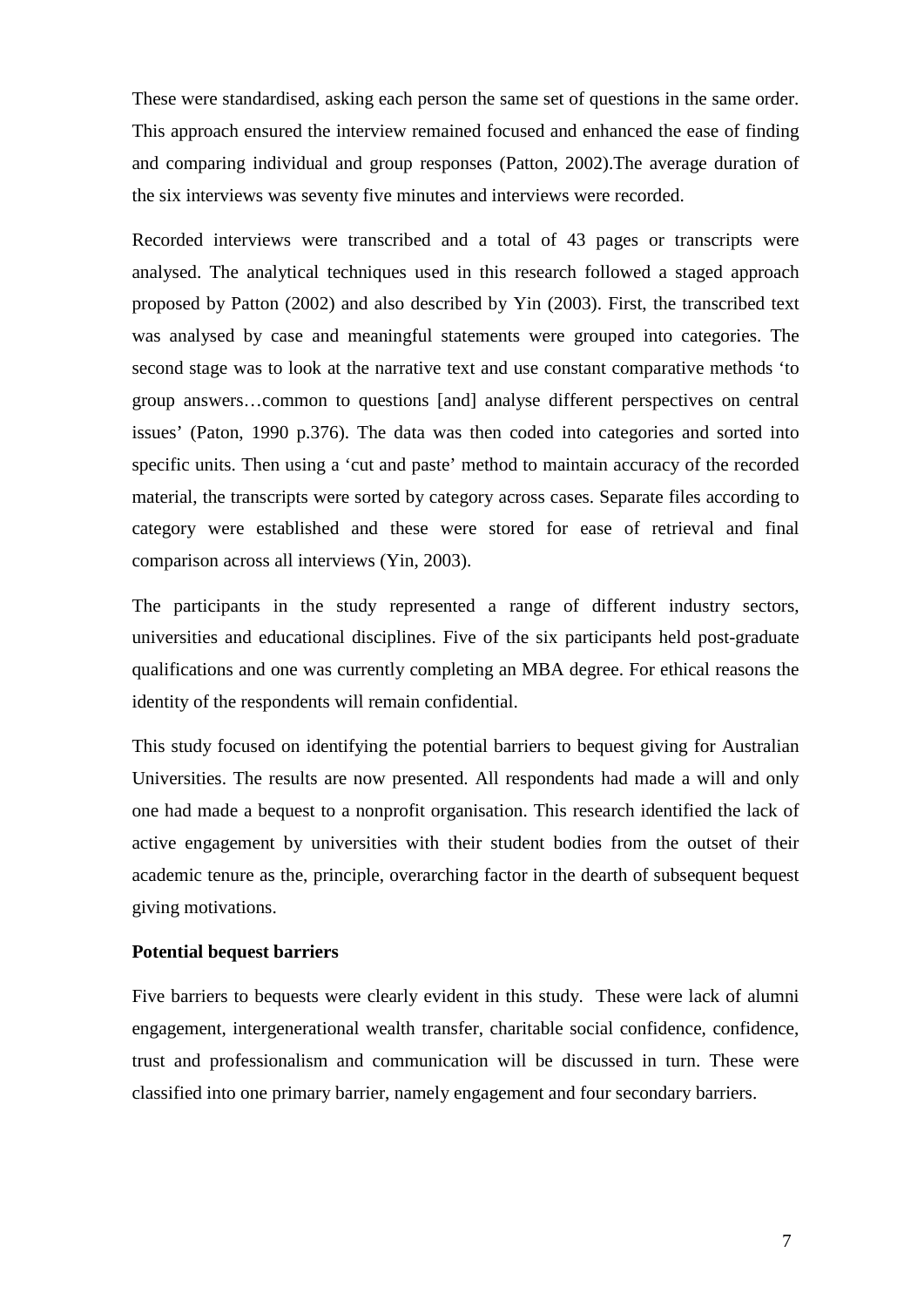# **A primary bequest barrier: A lack of alumni engagement**

Respondents illustrated that a 'mere' connection with the university is insufficient as a philanthropic trigger.

'*I have no "umbilical connection" with the university and I'm not sure what percentage of people do have a tremendous umbilical connection. Whatever contact I did have was positive - but it was minimal'.*

*College Director, Batchelor of Arts, Bachelor and Masters of Education* 

Respondents acknowledged that the lack of early engagement, which they defined as integration into the institute's environment (or lack thereof), was a primary barrier to bequest giving. As one respondent stated:

*'…it didn't engage us for long…when it comes to doing a bequest…the university's not one of the first places you think of'.*

*Pharmacy owner, Bachelor of Pharmacy* 

Respondents that had studied part-time expressed an even stronger sense of disassociation:

*'I never got the opportunity to become part of the university clubs and university unions…I guess I was not considered one of their ilk'.*

*Part-time secondary school teacher, Bachelor of Laws*

Interestingly, and in contrast to the lack of engagement with their university, a number of respondents identified more strongly with their professional bodies and organisations, an affiliation often formed and developed during their university tenure. Respondents indicated they were more likely to consider a request for a bequest from their professional body than they were to consider a University request. One respondent suggested her future professional organisation played a greater role in student relations than that of her academic unit at the time:

*'The [Professional Organisation] students' Association – in conjunction with the [Professional Organisation] – organised speakers to come and talk to us about future careers etcetera'.*

 *Pharmacy owner, Batchelor of Pharmacy*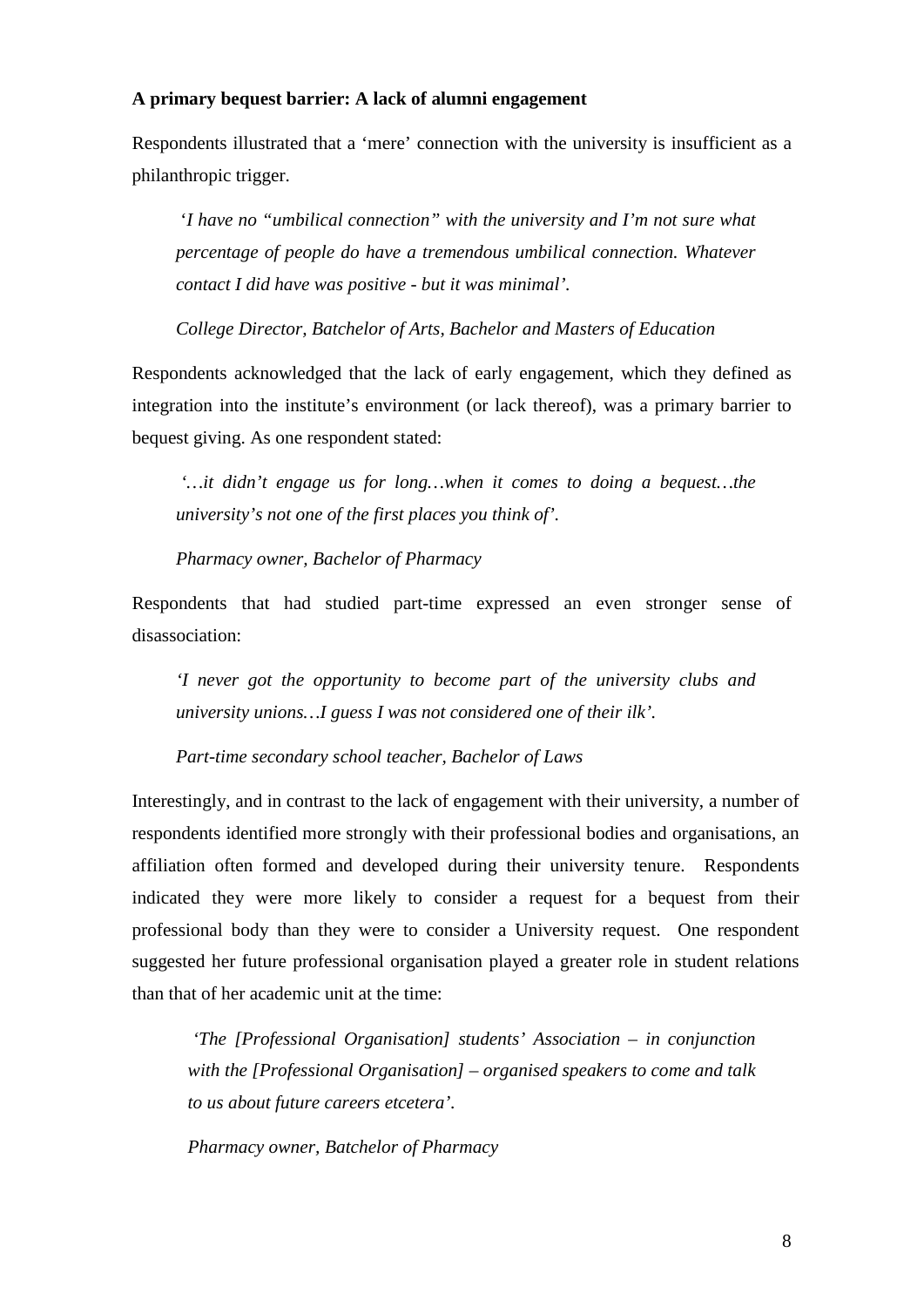Respondents indicated they had stronger affiliations with private secondary schools than they did with their University. One respondent stated:

*'…they're constantly keeping you up to date with what the school is doing – this is what we are doing, please feel free to participate – the strength of the school is in that network, and which is where, I have to say, I have been quite disappointed with my old university's alumni'.*

*Pharmacy owner, Batchelor of Pharmacy* 

Several respondents felt that the example set by private secondary schools in their engagement of and communication with parents and students reduced the barrier to bequest consideration '*because they have actively engaged us, we're impressed – and they're the sort of school you would leave a bequest to' .* These sentiments stand in stark contrast to those expressed by many respondents who viewed their university experience as more of a material process, or a 'means to an end' rather than the formation of a relationship.

*'It goes back to how well you identify with the university, and to me it's almost like I went in and went out - it educated me'.*

*Physiotherapy practice owner, Bachelor of Physiotherapy* 

## **Secondary bequest barriers**

Secondary bequest barriers consistent with those identified previously in the literature (see Sargeant *et al*., 2006a) were also identified in this study, including factors such as intergenerational wealth transfer, trust and professionalism and quality of communication. Secondary barriers to university bequests offer additional insight into the factors that can deter potential donors. These include, lack of early engagement, professional allegiances, private school affiliation and charitable social conscience. Each factor will be discussed briefly in turn.

## **Intergenerational wealth transfer**

Most respondents indicated that their first priority was to look after their family, as the following participant states:

*'I have fairly strong views that [what] my wife and I have gathered over our life will go to our children and stay within the family – family comes first'.* 

*National Human Resource Manager, Bachelor of Business*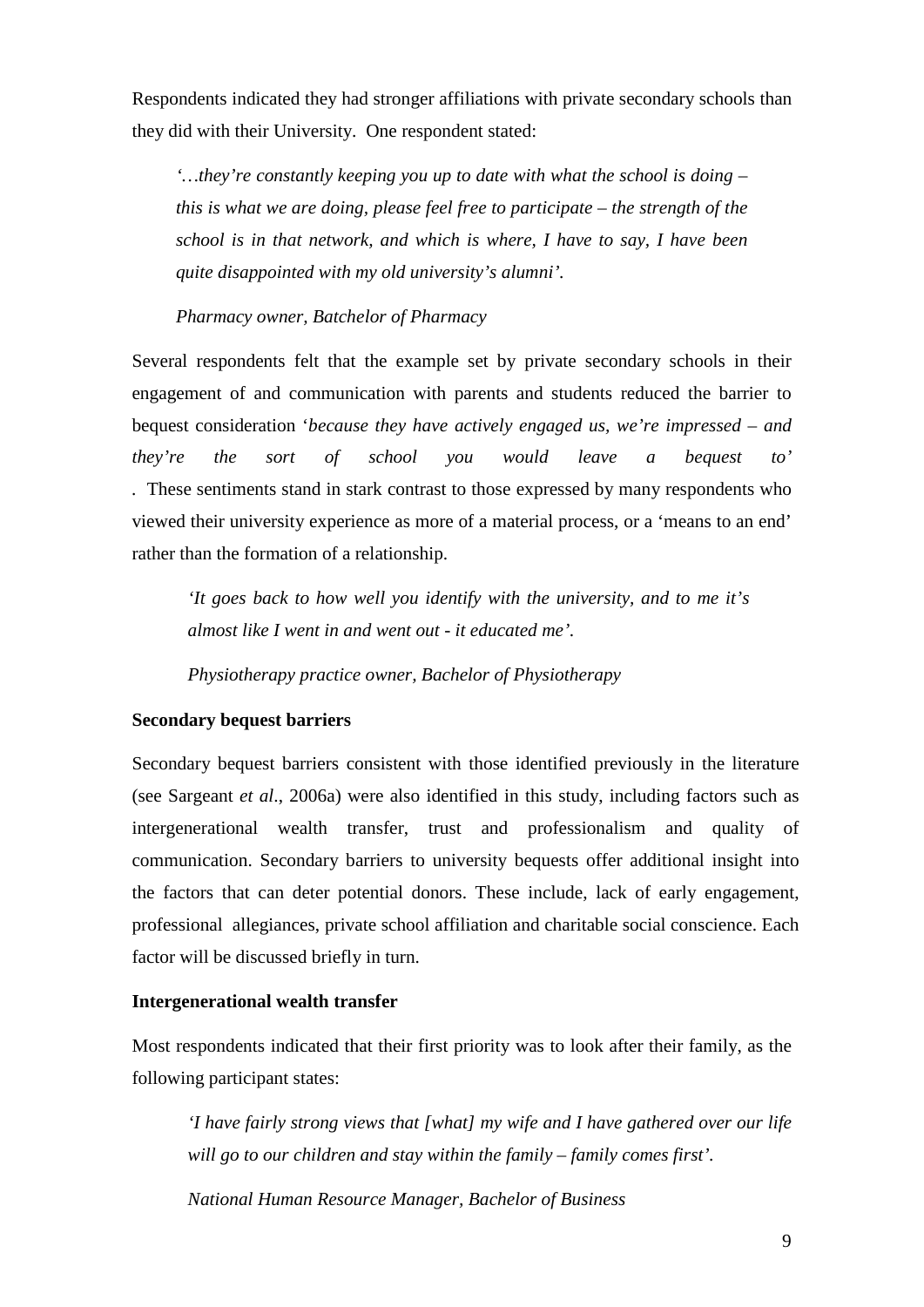This concern for family security was paramount, and only if and when this was seen to be fulfilled would there be any consideration of a bequest outside the family.

*"as time goes by, and the children become more self sufficient I can imagine – that we will change our wills as to how we will distribute our bequests*

*National Manufacturing Sales Manager, M.B.A*

### **Charitable social conscience**

A number of respondents alluded to the notion of social responsibility. The concern for the suffering of others and the need to contribute to longer-term change was seen as a strong motivational factor. Some appeared to identify strongly with 'the cause' whereas others felt the need to express gratitude to an institution which had played a key role in their lives. All respondents indicated that they would make a bequest to a charitable organisation ahead of tertiary institutions. The underlying motivation behind these decisions was the trust and respect for the work of the charities undertakes:

*' Medicine Sans Frontieres for some reason or another can get into places quickly – so I know that the money is, will be utilised quickly'.*

 *Pharmacy owner, Bachelor of Pharmacy* 

### **Confidence, trust and professionalism**

The most commonly stated concern was the respondents 'lack of confidence and trust in the universities' transparent and effective management of bequest funding. One respondent suggested that some universities, particularly larger ones, had benefited greatly from alumni bequests in the past and questioned whether this money had been wisely invested:

*'… it's got to the stage now where you don't know who's benefiting from the ongoing value of those bequests - there are more facilities there than any student could really possibly use, it's more like a country club than a university, and I wouldn't give to someone like that'.*

### *National Manufacturing Sales Manager, MBA*

The professional management of bequests, and the perceived outcomes from the use of those funds proved equally important with almost all respondents; a common thread in most responses expressed by one that said: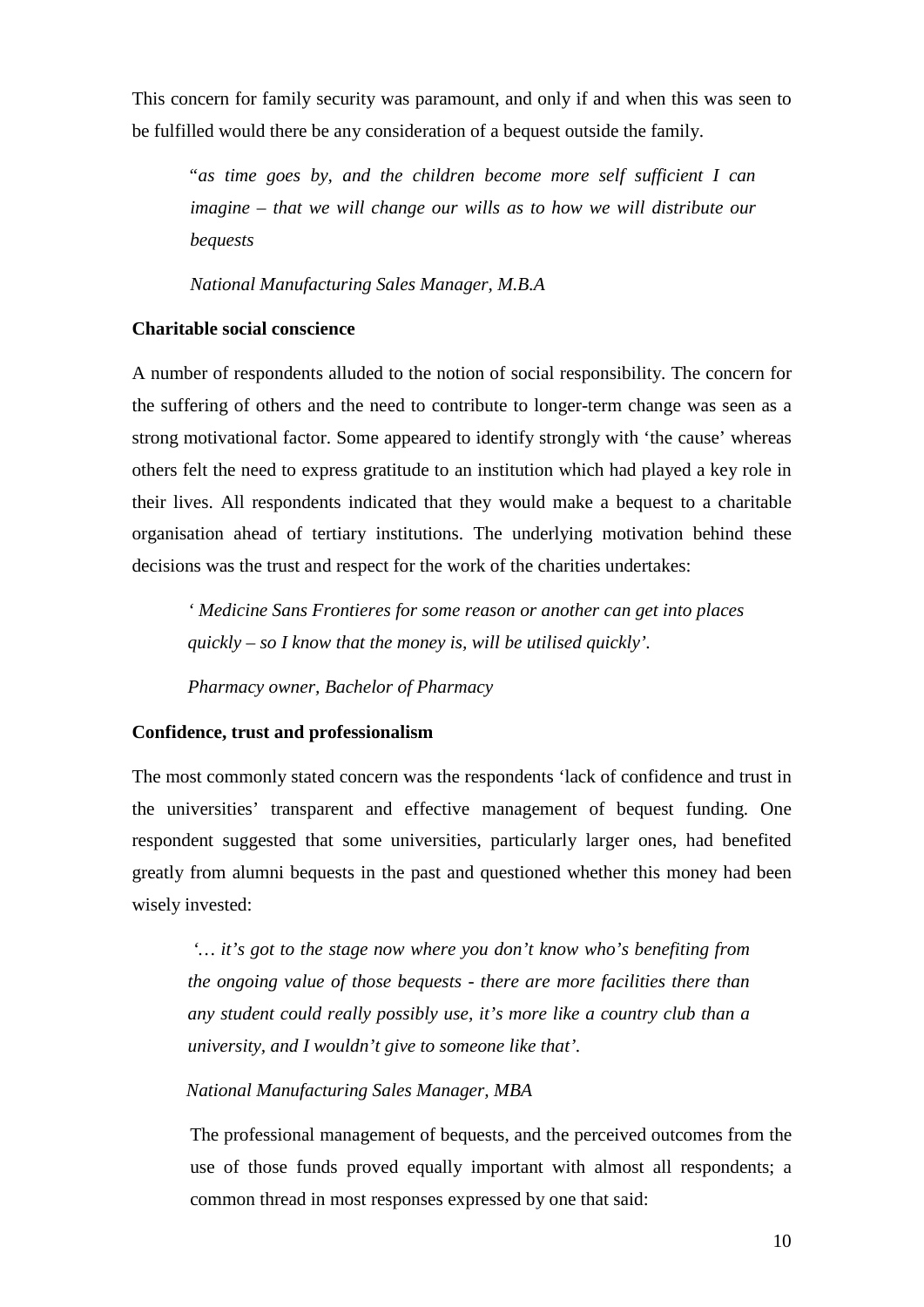*'I would hate to think I was giving money just to increase the chancellor's salary or something like that'.*

*Pharmacy owner, Bachelor of Pharmacy*

This exemplifies the need for reassurance and accountability in terms of bequests to universities, and the donor's personal interest in outcomes attained through the gift, as one said

*'I wouldn't want to see a bequest frittered away on something silly - to give to a university [with] absolutely no knowledge of the real world and how it operates – I wouldn't want my bequest to go to people like that – who wouldn't spend it wisely: I'd want to ensure it was utilised'.*

*National Human Resource Manager, Bachelor of Business* 

Another said, '*I think knowing how they were actually going to use it would be the bigger motivator for me'.* The only respondent in the study to have made a firm charitable bequest suggested that ongoing personal contact and his ability to monitor the use of the organisation's funding had nurtured his trust in, and commitment to, the organisation:

*'…when I saw what the organisation was doing – having known what I know what happens in other so-called charities – I changed my mind. I knew that this was a genuine one'.*

*Part-time Secondary School Teacher, Bachelor of Laws*

It was interesting to note that, regardless of such strong sentiments about the transparency of funds, the majority of respondents rejected any suggestion that the provision of documentation, such as annual reports, would add reassurance about the allocation of donated funds: '*No, no not really interested'.* These findings contrast with research which suggests that annual reports provide both a functional and symbolic role and contribute to improving stakeholder and community perception of public fundraising accountability (Flack, 2007).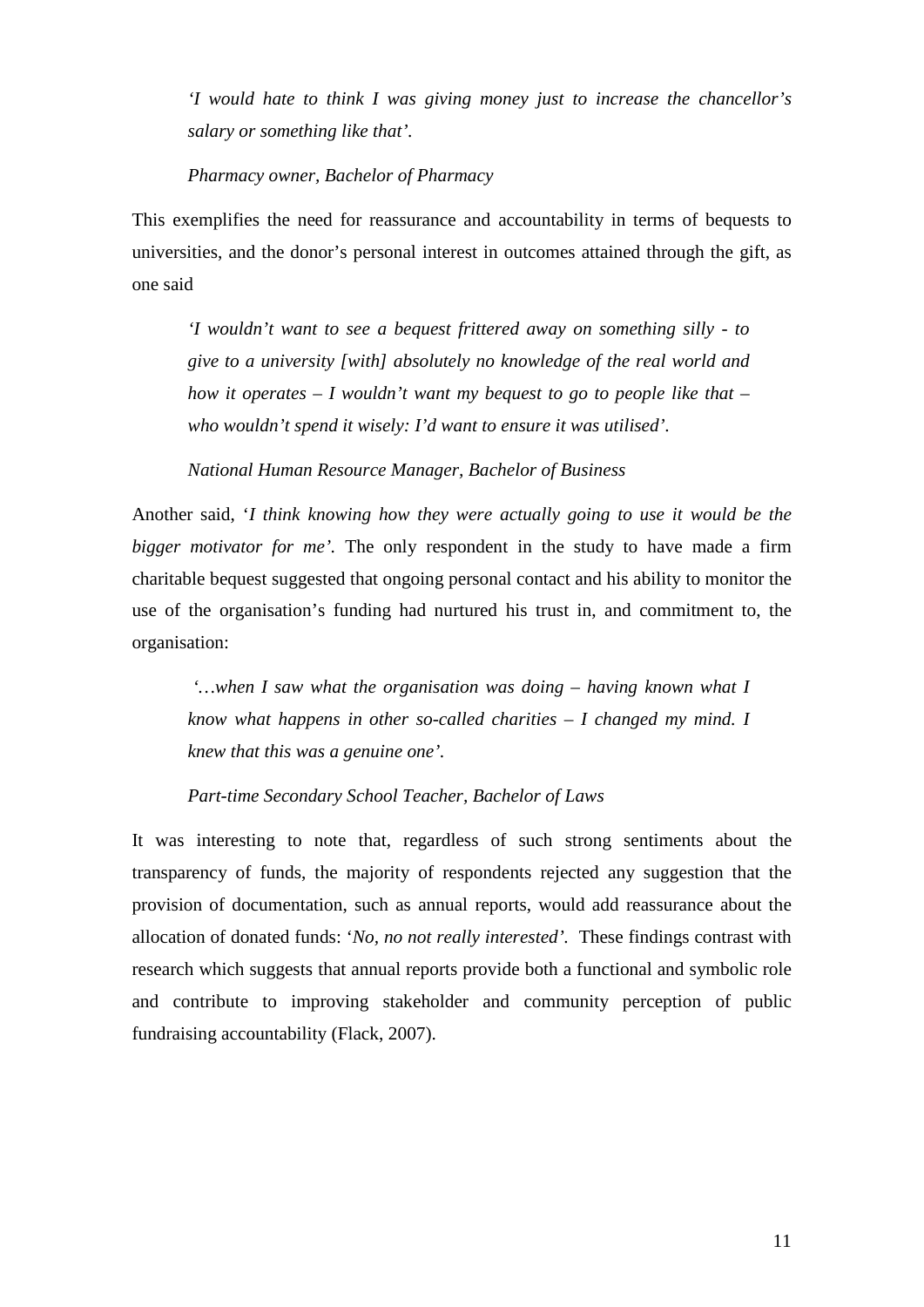## **Communication**

Many respondents revealed that contact of any kind, were and is singularly lacking in their university alumni associations '*…we used to graduate and never see them again – so that's how the university lost us, we were no longer engaged'.* Others suggested that minimal effort had been expended by their university or its alumni association in maintaining any prolonged contact, let alone actively engaging a relationship with them.

*'Well I used to get information, then I never got information any more, and it just withered on the vine as it were – ceased to contact'.*

*National Human Resource Manager, Bachelor of Business* 

Several of the participants made reference to impersonal and inappropriate bequest solicitation.

*'…as it was the first contact I'd had with them – I was a bit cynical about it. I thought they just came outright and asked for a bequest – and I thought I really wanted to be in more contact with the university'.*

*Pharmacy owner, Bachelor of Pharmacy*

It was felt that given such a prolonged lack of engagement and contact any renewed attempt by their university to reach out to its alumni would be met with some scepticism '*if the university sent all of us a letter, would we be interested'?* In an effort to establish which key factors within an institution's solicitation program might influence the giving behaviour of alumni it was found that everybody felt strongly about what they didn't want or felt would not work for them, but almost none were able to indicate anything positive to the contrary.

*' I think we've gotta be really, really careful: do you wanna burn them off, or what do you wanna do? – it's gotta be contact that people really want'.*

#### *Physiotherapy practice owner, Bachelor of Physiotherapy*

The frustration evident in the respondents' lack of helpful feedback about practical, much less optimal, institutional communications clearly highlighted the inevitable consequences of a lack of early and sustained engagement as the following quote illustrates:

*'…yes they send stuff from the alumni, and I have a look at it, or they send asking for money, but that's about it…It would have very little impact on*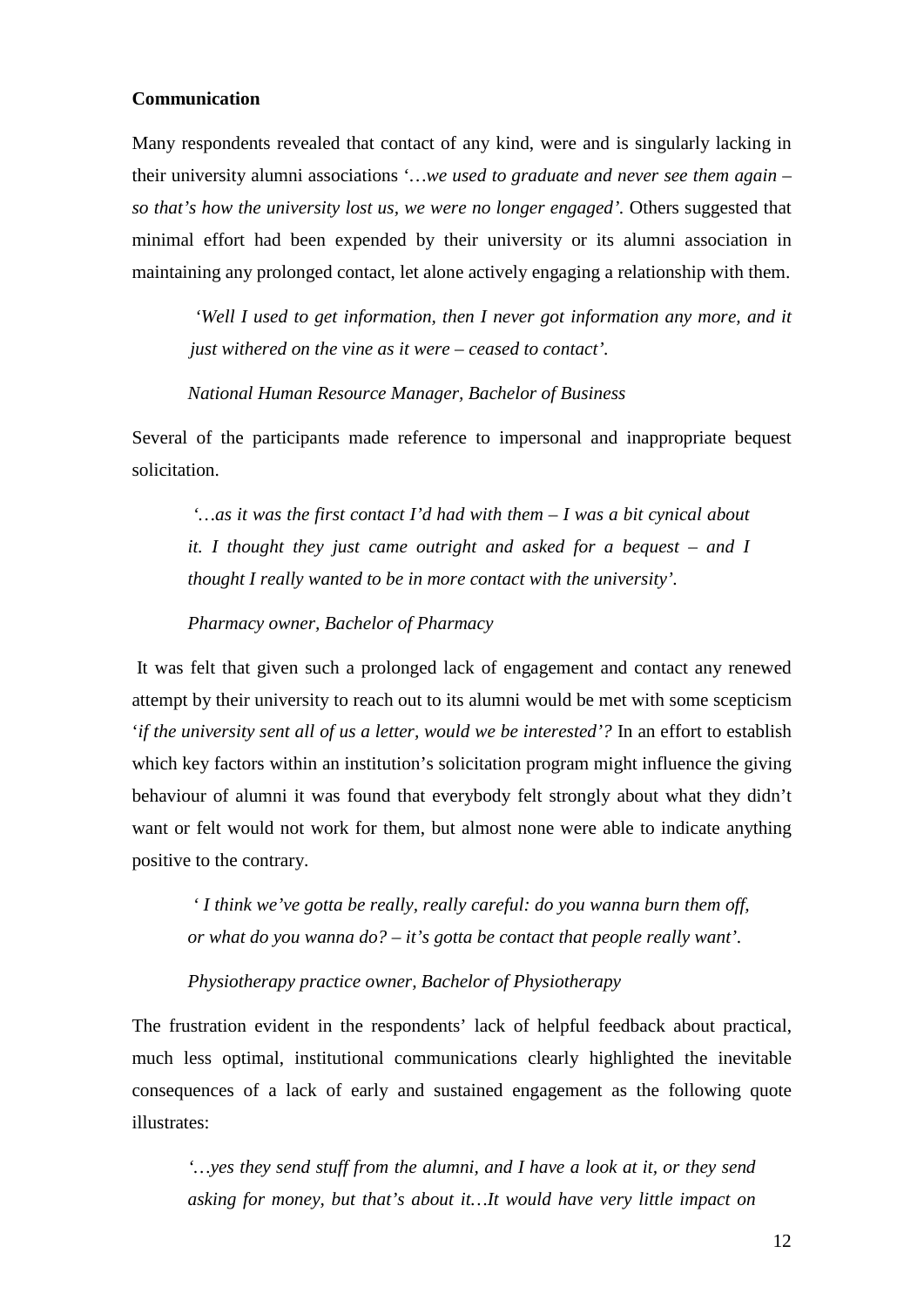*me, so if it was [the university magazine] I wouldn't have remembered that, I would have put it in the bin'.*

*College Director, Batchelor of Arts, Bachelor and Masters of Education* 

The alumni least likely to consider a bequest are those without direct affiliation with the university, as one respondent illustrates with the following comment:

*'I'd need to feel engaged with the university to leave a bequest – the university needs to stay engaged with its alumni'.*

*Pharmacy owner, Bachelor of Pharmacy*

### **Discussion**

This study contributes to the literature in two main ways. First, this study is the first to identify a lack of engagement with an organisation as a bequest barrier for Australian universities. Australian universities may not fully appreciate the importance of stewardship and donor cultivation in securing major gift donors. Our study certainly suggests there appears to be less emphasis placed on cultivating all potential donors, both during tenure and post-graduation. Practitioner and academic literature has stressed the value of organisation-donor relationships and suggest that organisations should invest in relationship management and develop strategies that benefit both parties (Thatcher, 2005; Walters, 2008; Worth, 2002). Second, this study is the first to propose a hierarchical bequest barrier structure. Each contribution will now be discussed in turn.

Prior studies (e.g. Sargeant et al., 2006 a,b) identified a range of demographic, motivational and organisational factors that contribute to bequest donation behaviour. This is the first study to suggest that a hierarchical structure may offer a better representation of bequest donation behaviour for certain types of non-profit organisations. In this study, a lack of engagement with their University was a primary consideration to a respondent's willingness to consider a marketer's request for a bequest to the university.

Without engagement during university tenure, respondents were not willing to consider a university bequest, and all other factors became secondary in any bequest giving behaviour. Almost unanimously across the respondents, these secondary factors were, in descending order of importance: family first, 'social justice' charities and loyalty to professional organisations; a number of respondents also indicated the strengths of private schools' calling.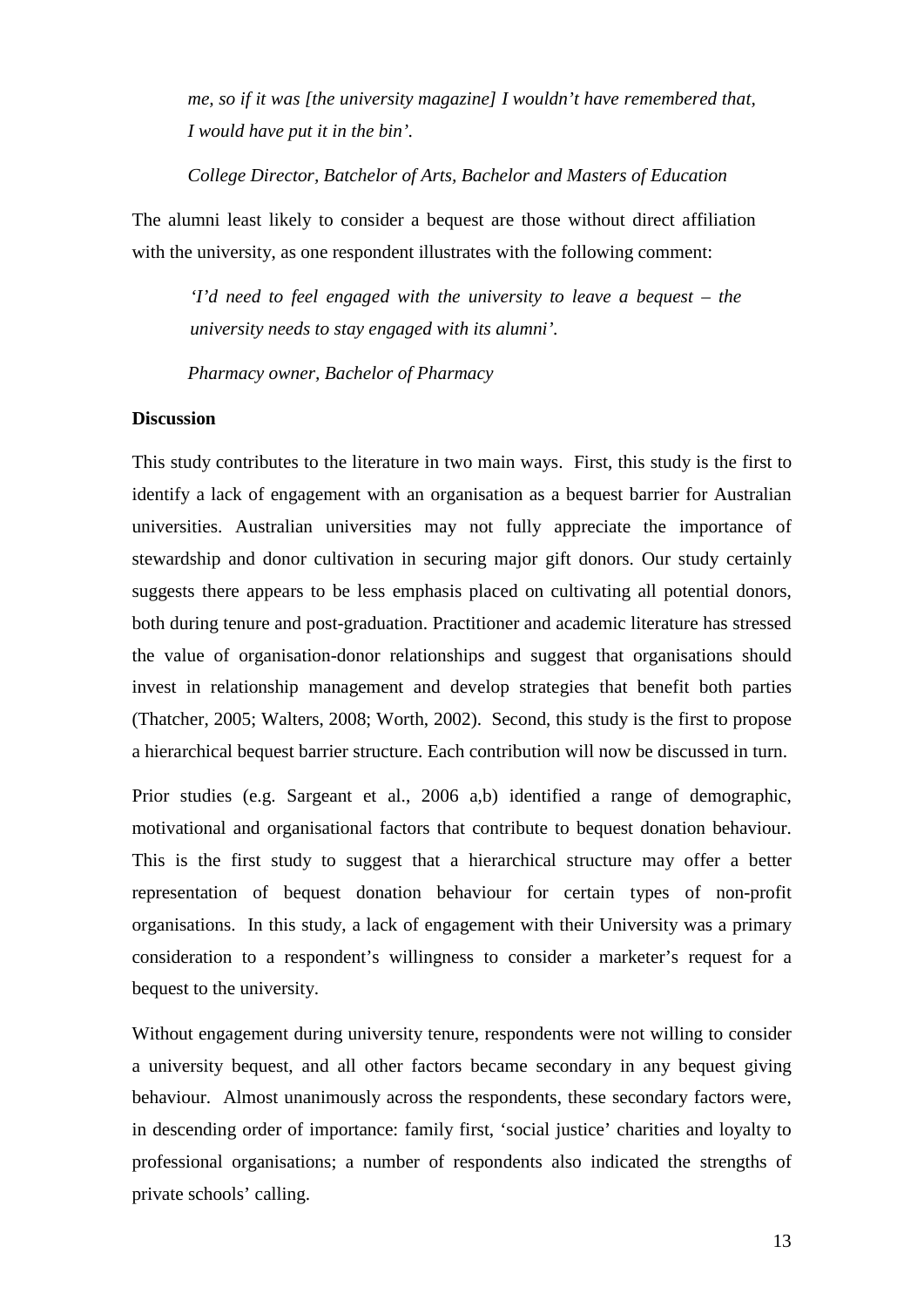This lack of early engagement as a primary causal factor had not been specifically identified in previous literature. The US educational experience supports this proposition where students are highly engaged. Dann (2008) suggests that higher education institutions have the advantage of establishing an environment that may contribute to deep and often personal relationships with both peers and lecturers, thus, setting the foundation for funding prospects long before they become funding prospects.

While individual barriers identified in previous research – cost, inconvenience, lack of time and lethargy – were not evident in this study we acknowledge these barriers are also likely to impede bequests to Australian universities. These barriers are general and are relevant to the making and changing of wills. The only barrier consistent with the previous research was found to be insensitive marketing (Sargeant et al., 2006a). Unlike previous research, this study has sourced the views of members from a variety of university alumni and specifically addressed the issues of barriers to bequests to Australian universities.

The results of this study must be viewed in the light of key limitations. This was an exploratory study, which sought to explore barriers to bequests for Australian universities using a specific sample, which was small in size. The results of this study cannot be applied beyond Australian universities. This research should be extended in Australia and quantitative methods should also be employed. Further research is needed to extend our understanding of university bequest-giving barriers globally, with efforts required in the US, Canada, UK, Asia and Europe. Such endeavours would permit best practice to be uncovered and defined, offering guidance for university bequest marketers globally.

### **Implications for bequest marketers**

The results of this research have important implications for university bequest marketers and bequest marketers in similar organisations, e.g. high schools, colleges, professional associations. A lack of early engagement and sustained engagement will ensure that marketing efforts seeking to attract bequests will be dismissed and ignored. Two important implications arise. First, bequest marketers seeking to maximise bequest donations should identify and subsequently target alumni who were engaged with the organisation. Alumni need to feel engaged with an organisation in order to leave a bequest. Second, organisations need to take a relational view. Students should not be viewed merely as a transaction. Rather, universities seeking to increase bequests require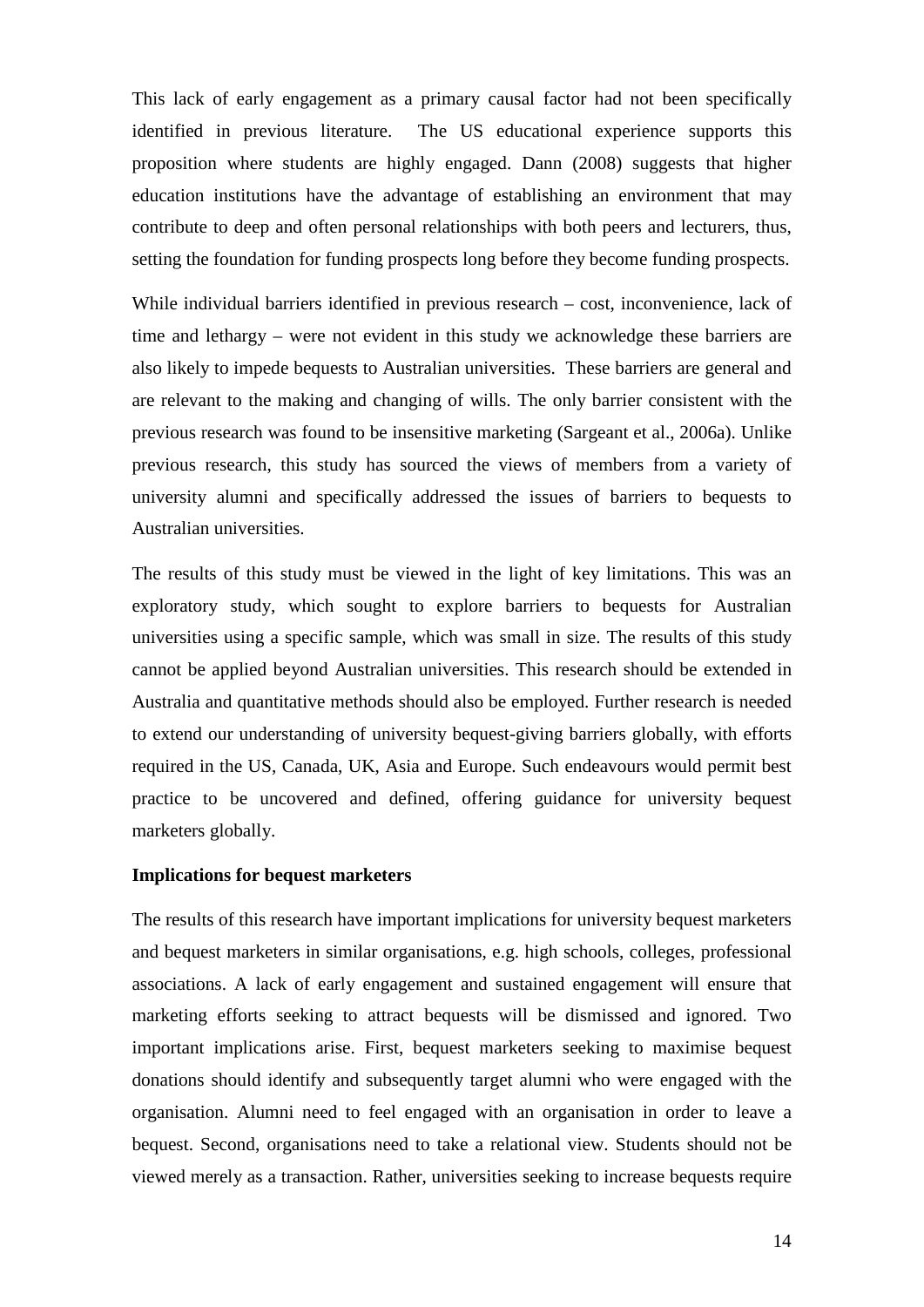a long term strategy whereby student engagement is encouraged from the outset and maintained following graduation.

Recent surveys conducted across eighteen universities in Australia found that a number of universities were not actively seeking bequests but that others were displaying increased interest in their fundraising and alumni relations operations (Newton, McDiarmid, Scaife and McGregor-Lowndes, 2008). Universities need to enhance their engagement with alumni and devote time and effort to fundraising to maximise their potential to obtain new revenue streams (Business/Higher Eduction, 2006; Newton, McDiarmid, Scaife and McGregor-Lowndes, 2008**).** 

The sentiments expressed by respondents in this study may not be easy to overcome. Previous research by Clotfelter (2001) suggests a strong correlation between the level of satisfaction during university tenure and the level of financial contribution and commitment to the university. As this author points out 'little can be done to change a central determinant of alumni giving: feelings of satisfaction about the undergraduate experience of decades ago'.(p.134).

The following alumni engagement model (figure 1) proposes how bequest marketers may be able to overcome the giving barriers identified in this exploratory study to maximise bequests. This model proposes an engagement continuum, from completely disengaged, at left, to fully immersed in the tertiary environment at right.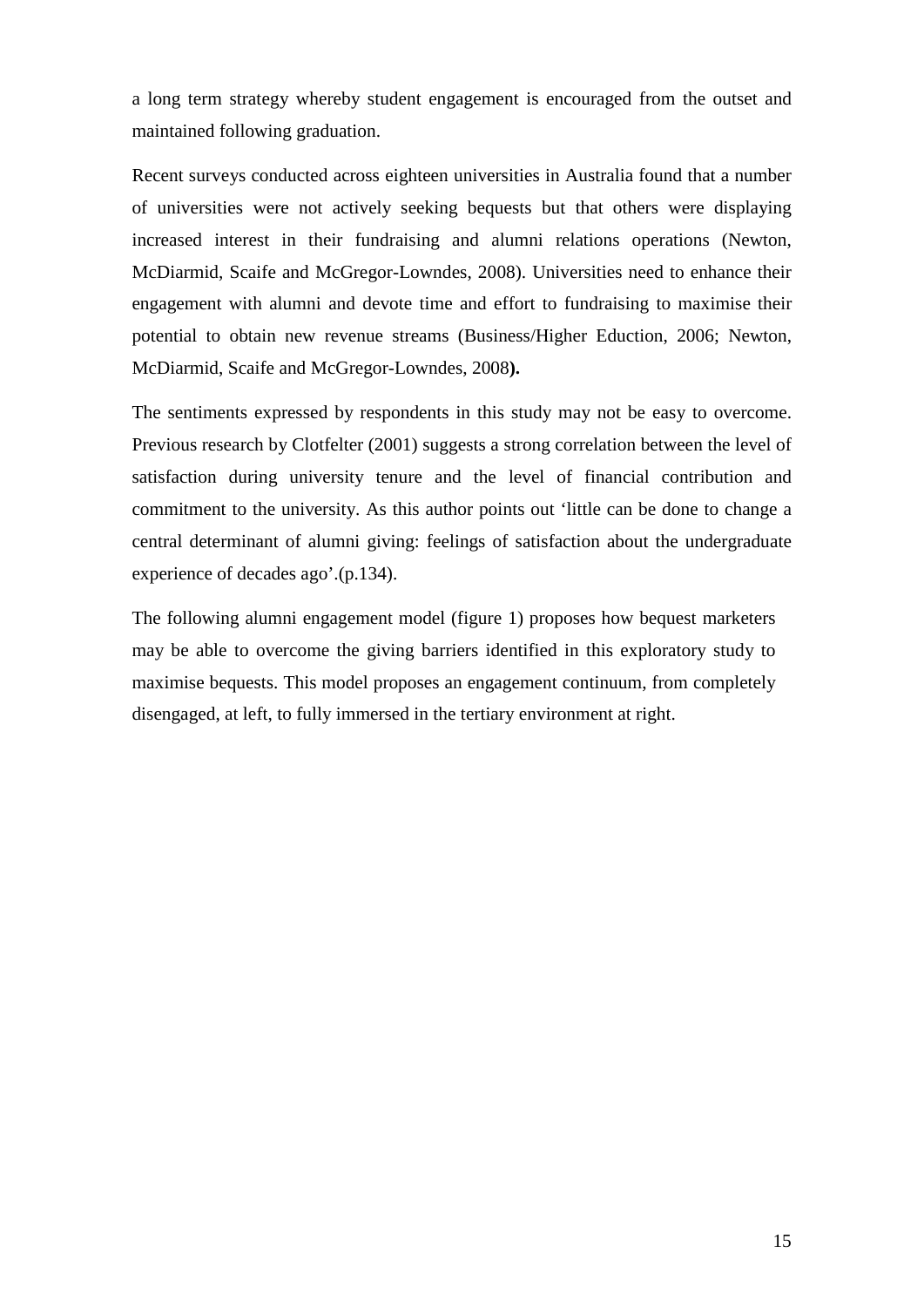# **Figure 1: ALUMNI ENGAGEMENT CONTINUUM MODEL**



**Figure 1.** Alumni engagement continuum model

#### **Future Research**

Future research is recommended to confirm the bequest structure proposed in this paper. This would require a longitudinal study design distinguishing between engaged and nonengaged student cohorts. Following graduation from University the response of cohorts to various donation and bequest inducements could be compared and contrasted. Based on the proposition set forth in this paper we would hypothesize that engaged students would respond more favourably to donation and bequest attempts than non-engaged students.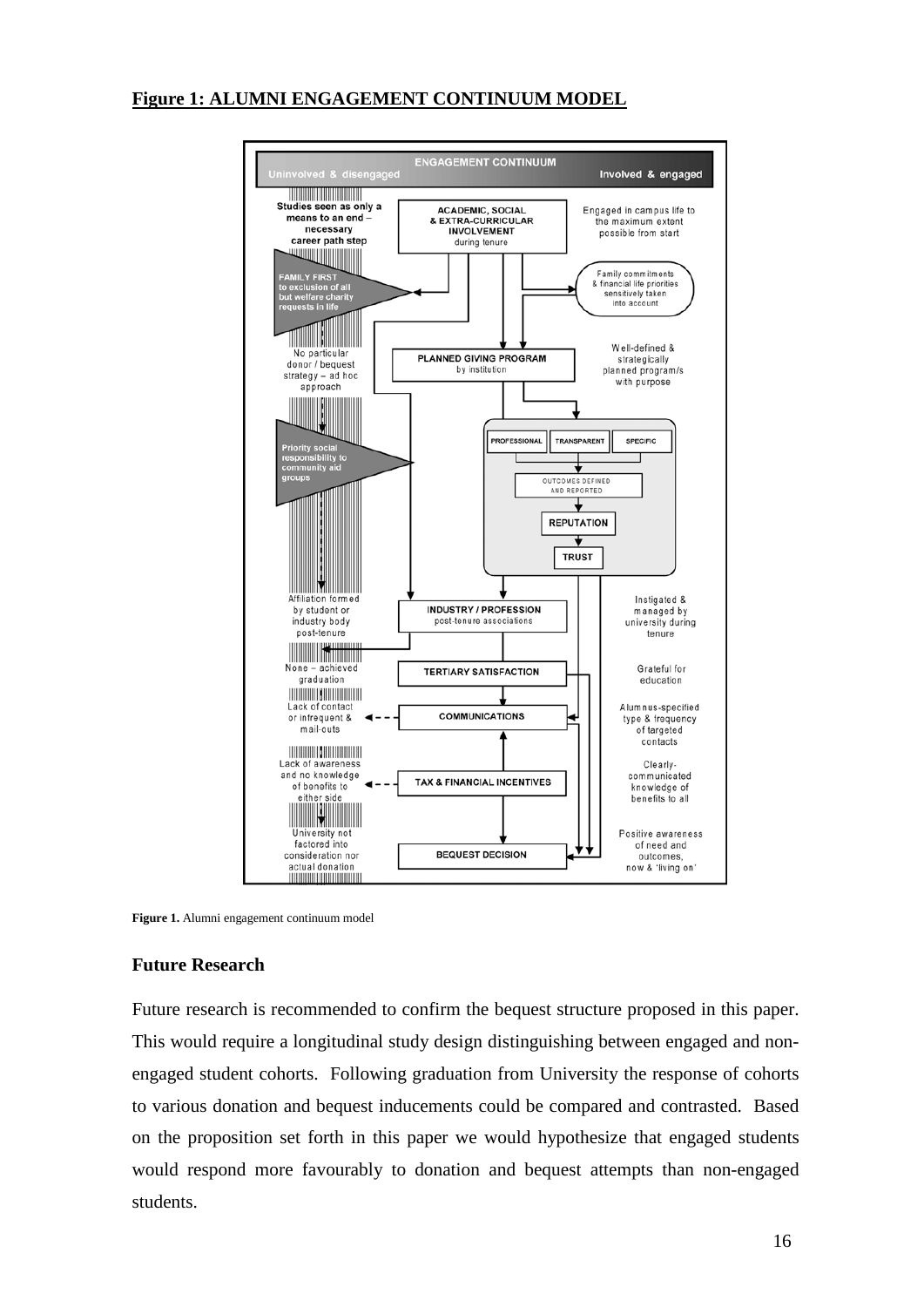This research identified that engagement was a primary barrier to bequest motivation. Certain institutional practices are known to lead to high levels of student engagement (for examples see Astin, 1991; Chickering & Reisser, 1993). Institutional practices that lead to student engagement include student-faculty contact, cooperation among students, active learning, prompt feedback, time on task, high expectations, and respect for diverse talents and ways of learning. Also important to student learning are institutional environments that are perceived by students as inclusive and affirming and where expectations for performance are clearly communicated and set at reasonably high levels. Responsibility for student engagement is shared between all facets of the institution from faculty to administrators and institutional structures. Student engagement is benchmarked across North America (see [http://nsse.iub.edu/index.cfm\)](http://nsse.iub.edu/index.cfm). Future research opportunities exist to benchmark Australian universities against their North American counterparts using instruments such as the NSSE to better understand the extent of student engagement in Australia. These endeavors would certainly assist Australian universities to understand how students can more effectively be engaged.

#### **Conclusion**

The engagement continuum denotes a spectrum of student involvement, from completely disengaged, at left, to fully immersed in the tertiary environment, at right, and this continuum also establishes similar left-to-right transactions in the responses to, or outcomes of, the various elements identified. It is clear from this study's research, that early engagement in campus life is crucial to the development of a positive university experience and an ongoing bond, during and post-tenure.

The importance of a well-defined, strategic planned giving program is second only to early engagement of students by the university, and the key elements of the application of such a program are based on the findings of the literature review and research analysis of this study, sequentially grouped in the box on the right of the model.

Inescapable family financial priorities could be allowed to become an obstacle to the development of this relationship, as can the current higher-profile demands of community charities, but both can be factored into a cohesive and well-managed plan of early and ongoing alumni association; with care and strong foundation in a satisfactory tertiary experience, it is believed these will become factors rather than distractions.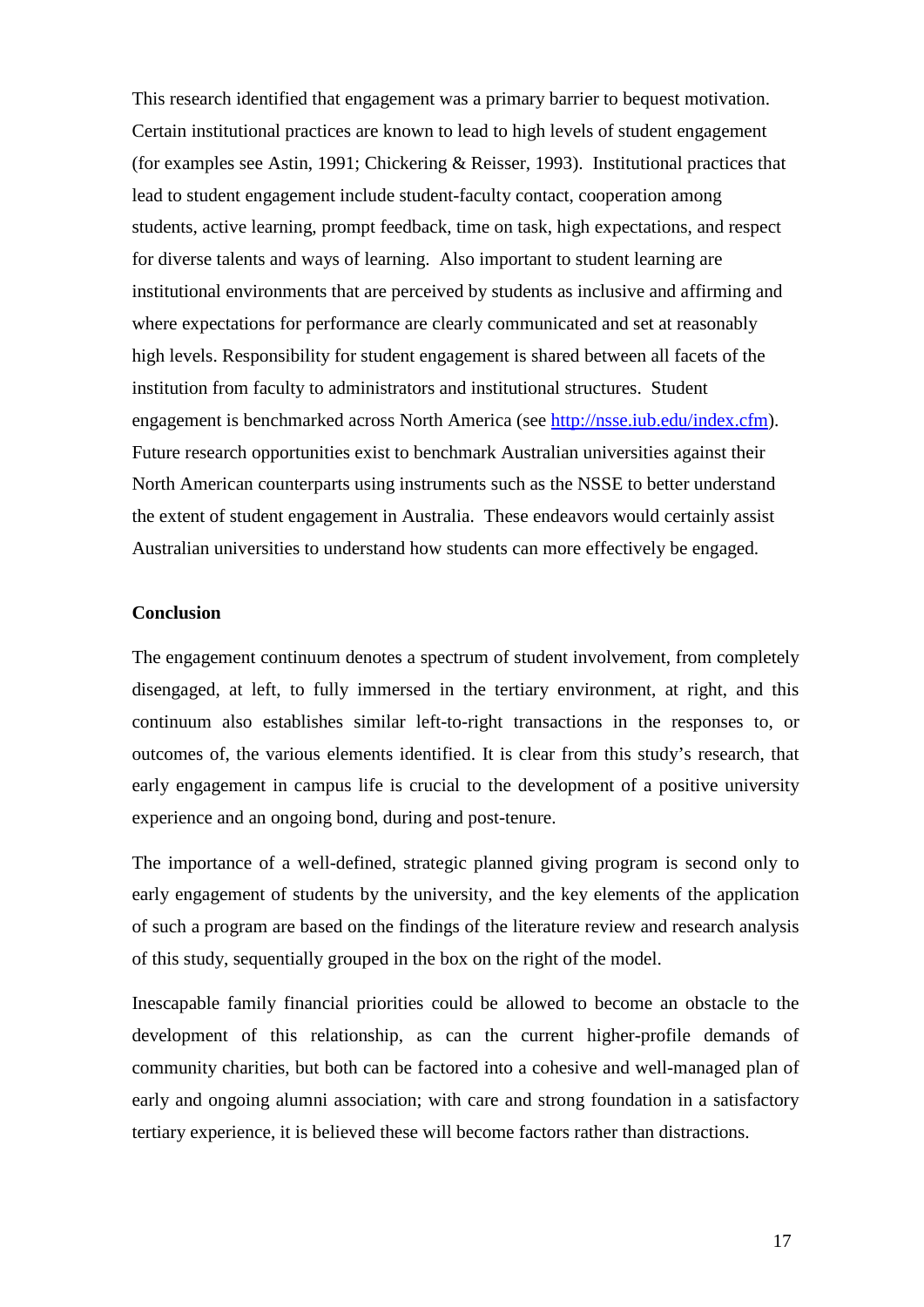Equally, it can be seen that it is important for universities to take charge of the educationprofession interface, to ingrain the bonds established through student engagement and prevent industry and post-graduate associations taking over alumni loyalties. Concomitant with this is the continued management of social, networking and extracurricular involvement by the university of its students, all of which should contribute to the sense of satisfaction with, and gratitude for, the tertiary learning experience.

The maintenance of appropriate ongoing communication, it is clear from this study, should not only be tightly-focused and personally-targeted, it should involve delivery channels and media most suited to each former student's personal and professional choices.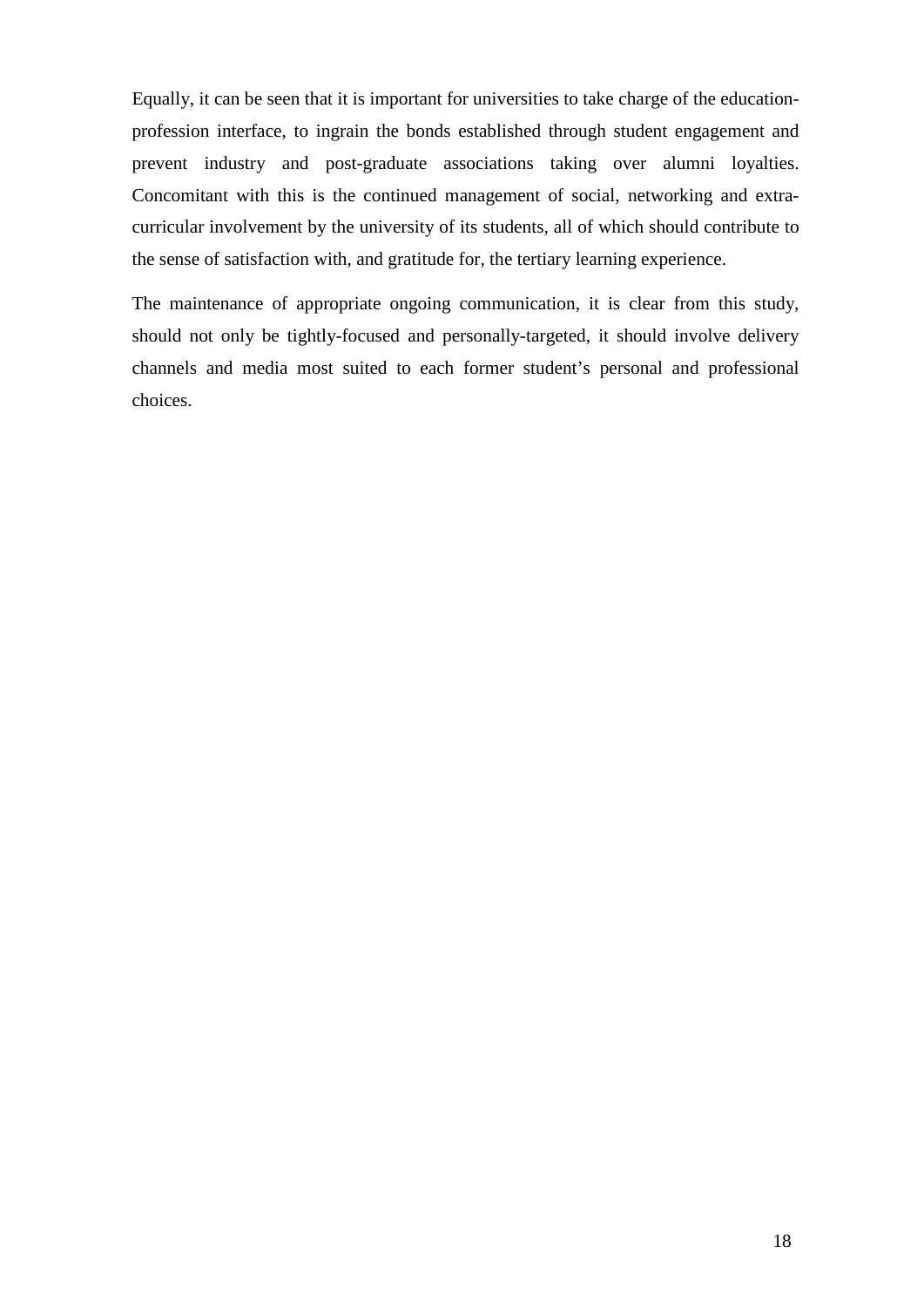#### **References**

Astin AW. 1993. *What matters in college? Four critical years revisited*. San Francisco: Jossey-Bass.

Australian Council of Social Service. (2005). *Giving Australia: Research on Philanthropy in Australia* (October 2005). Retrieved 13 January 2006 from [www.philanthropy.org.au/community/transcripts](http://www.philanthropy.org.au/community/transcripts)

Auten G, Joulfaian D. 1996. Charitable contributions and intergenerational transfers. *Journal of Public Economies* 59(1), 55-69.

Boskin MJ. 1976. Estate taxation and charitable bequests. *Journal of Public Economics* 5: 27-56.

Brown DW. 2003. What research tells us about planned giving. *International Journal of Nonprofit & Voluntary Sector Marketing* 9(1): 86-95.

Business/Higher Education Round Table. 2006. Increasing Private Support for Australian Universities. Position Paper No.13 (December 2006). Retrieved 20 November 2006 from www.bhert.com/documents/B-HERTPositionPaperNo.13.

Chang CF, Okunade AA, & Kumar N. 1999. Motives behind Charitable Bequests. *Journal of Nonprofit and Public Sector Marketing* 6(4): 69-85.

Chickering AW, Gamson ZF. 1987. Seven principles for good practice in undergraduate education. *AAHE Bulletin* 39(7): 3-7.

Chickering A, Reisser L. 1993. *Education and Identity.* San Franciso: Jossey-Bass.

Clotfelter CT. 2001. Who Are the Alumni Donors? Giving by Two Generations of Alumni from Selected Colleges. *Nonprofit Management & Leadership* 12(2): 119-138.

Dann CS. 2008. *Personal Engagement Fundraising*. Drakes Bay Fundraising Inc: California; Retrieved 20 November 2008 from [www.drakesbaynet.com.](http://www.drakesbaynet.com/)

Department for Education and Skills, 2004. Increasing voluntary giving to higher education (May 2004). Retrieved 10 November 2005 from www.dfes.gov.uk/hegatewat/uploads.

Flack E. 2007. The role of annual reports in a system of accountability for public fundraising charities. Queensland University of Technology: Brisbane, Australia. Doctoral thesis.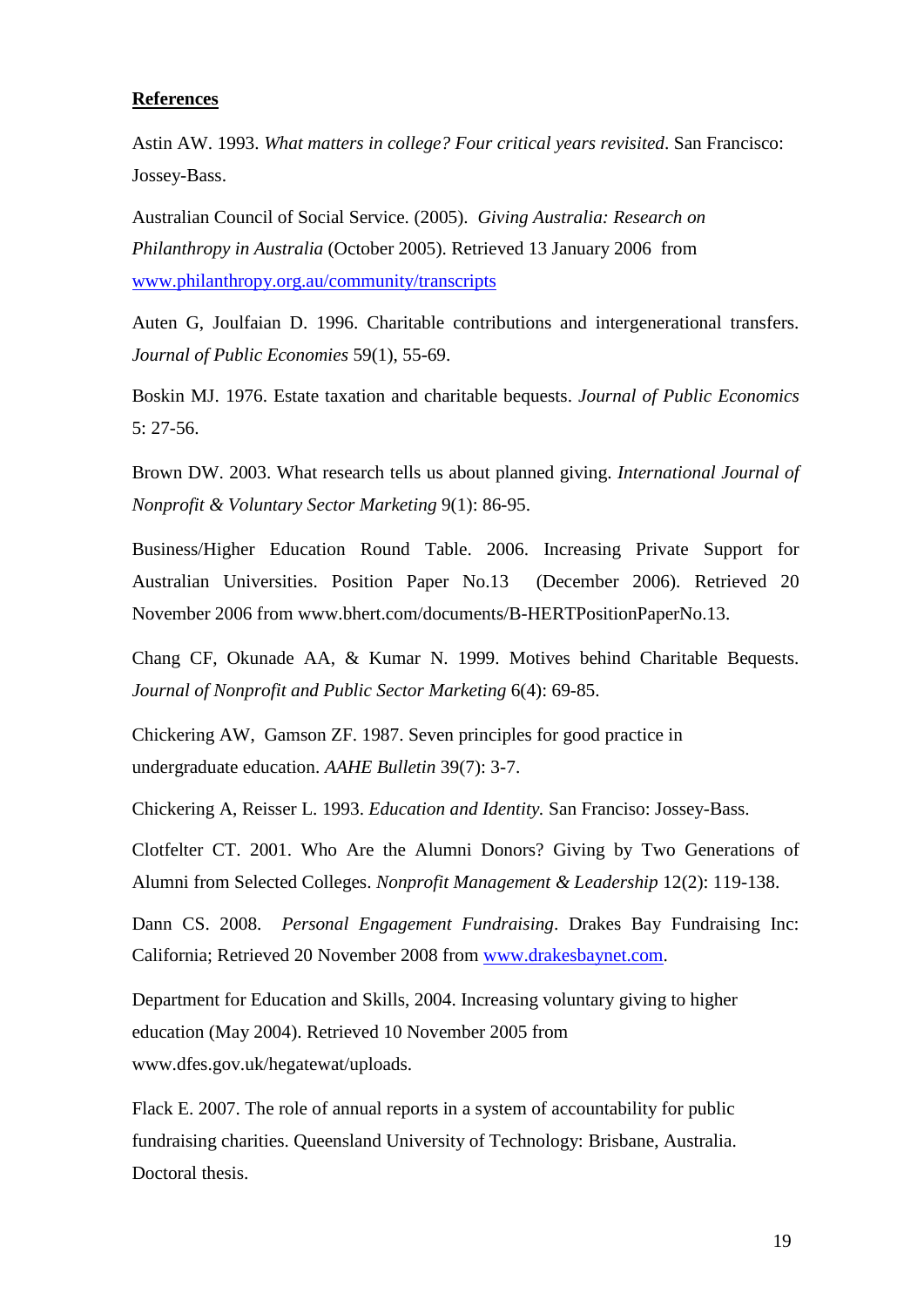Havens J.J. Schervish PG. 1999. Why the \$41 trillian wealth transfer estimate is still valid: A review of challenges and questions. *Journal of Gift Planning* 7(1): 31-43.

Hendy P. 2003. November 26). Business and Higher Education Reform. Proceedings from Higher Speech to Business/Higher Education Roundtable, Sheraton Towers, Melbourne, 26 November 2003.

Henze L. 2005. Planned Giving Tips for Every Organisation. *Nonrofit World* 23(6): 8-11.

Holmes RS. 2002. A Call for Major Taxation Reforms in Support of Bequests and Donations to Australian Universities. Submission to Higher Education at the Crossroads Overview Discussion 21 June 2002.

Lindahl WE, Conley AT. 2002. Literature Review: Philanthropic Fundraising. *Nonprofit Management & Leadership* 13(1): 91-112.

Mahony DF, Gladden JM, Funk DC. 2003. Examining Athletic Donors at NCAA Division 1 Institutions. *International Sports Journal* 7(1): 9.

Newton C, McDiarmid D, Scaife W, McGregor-Lowndes M. 2007. Survey of Fundraising and Alumni Relations 2007. Working Paper No. CPNS 38. Retrieved 05 November 2008 from [http://cpns.bus.qut.edu.au.](http://cpns.bus.qut.edu.au/)

Patton MQ. 2002. *Qualitative evaluation and research method.* Sage Publications: Newbury Park. California.

Rhoads T A, & Gerking S. 2000. Educational Contributions, Academic Quality, and Athletic Success. *Contemporary Economic Policy* 18(2): 248-258.

Richardson D, Chapman G. 2005. What some recent research tells us about planned giving (legacy marketing) in North America. *International Journal of Nonprofit and Voluntary Sector Marketing* 10(1): 33-41.

Routley C, Sargeant A, Scaife W. 2007. Bequests to Educational Institutions: Who Gives and Why? *International Journal of Educational Advancement* 7(3): 193-204.

Ryan R. 1997. *Impact of Donor Motivations and Characteristics on Giving to Higher Education.* University of Oklahoma Graduate College: Norman Oklahoma. Doctoral thesis.

Sargeant A, Hilton T. 2005. The final gift: targeting the potential charity Legator. *International Journal of Nonprofit and Voluntary Sector Marketing* 10(1): 3-16.